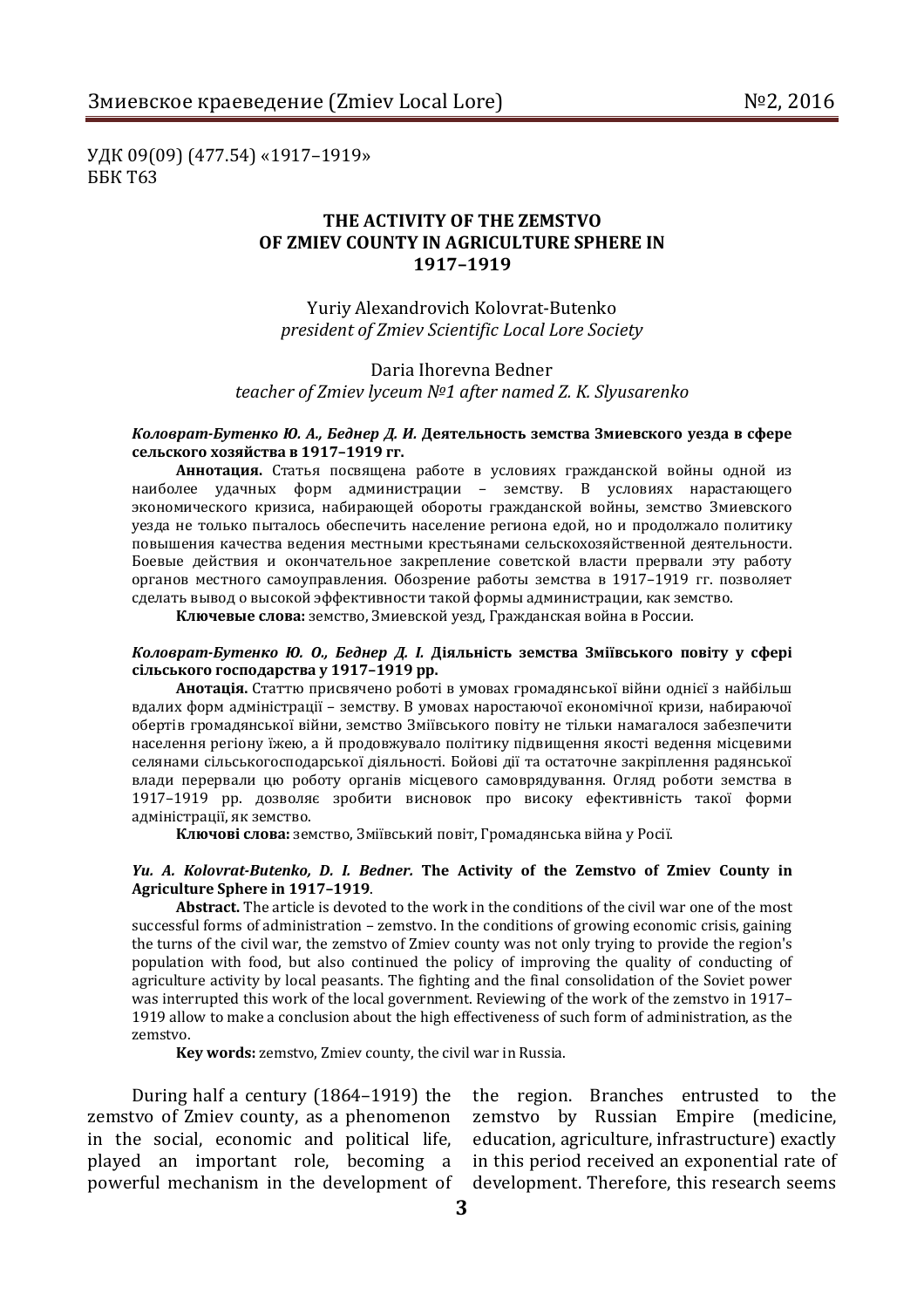topical. Especially if we talk about the period of 1917–1919.

Generally the Historiography of the zemstvo is quite large. The first scientific monograph belongs to B. B. Veselovsky [7]. The book collects data of the creation and operation of the institutions of the zemstvo in Russia in the period from 1864 to 1909. There is the information about the county that is interesting for us. But subsequently, in the period of the USSR, the zemstvo was studied poorly. Especially it concerns the local history literature. Also the zemstvo is not interesting for modern ethnographers. For example, in the works of M. I. Sayany [12], E. G. Dehodyuk [8] and collective book of L. P. Khimenko and K. M. Kovalenko [13], although there is a description of medicine, education and agriculture, but without denotation of the role of the zemstvo in the development of these branches. Such situation seems to us methodologically incorrect. One of our previous works devoted to medicine, but chronologically, it is brought only to 1917 [11].

These problems in history of the research of the work of the zemstvo of Zmiev county in 1917–1919 i. e. in one of the most crucial moments of history determine the necessity of the study of this topic.

The geographical scope of work are defined by area of scientific interests of Zmiev scientific local history society and comply with the administrative borders of Zmiev county as of 1919.

Chronologically, the article covers the period of active battle actions, socioeconomic and political transformations of civil war – the end of 1917 – the end of 1919.

The aim of the work is to study the functioning of the zemstvo of Zmiev county in conditions of devastation, its attempts to support agriculture in the hardest economic conditions.

Two revolutions of 1917 and the followed disorder have significant crippled to agriculture of Zmiev county. The best hotbeds were died and the substantial part of

the rolling farm machinery was stolen by local population.

Saving the property of the landlords (and thus the foundation of the economy of the county) from plundering by the peasants, the zemstvo has taken it on its balance or for rent. At the end of 1917 the sworn attorney A. T. Frantsevich wrote in council of the zemstvo of Zmiev county:

*«In view of the fact that the council has been already given the agreement to the adoption of the rental use of wheel workshops of baron V. A. Ungern-Sternberg, at st. Aurélie hereby ask the council to take these workshops in its management and superintendence giving away the relevant certificate to this submitter, wheel master Maxim Kalashnikov in that the workshops are operated by the zemstvo and all equipment which are located in them are taken registration for the works by the agricultural implements.*

*With the adoption of the workshops I ask to hurry, because their integrity is in danger by the local peasants who believe that their workshops and inventory create membership of estate and is subjected to the peasants.*

*Also there were 6 forges (3 usable), 2 drills, 2 presses for the pressure holes and cutting of iron, 1 milling-machine for bushings, 3 clutches, 10 anvils, 7 tubiks with dies and mechiks, 5 large hammers, hand hammers and small tools, 8 workbenches, 1 adjustable machine for wheels, 1wooden turning, a full set of tools and 4 workbenches, 2 graters for paint not very soft brushes and other small tools in the workshop.*

*The price of workshops is 150 rub. per month, starting with January 1, 1918.*

*The term is 1 year.*

*Also the rooms are rented for workers»* [1, sh. 19, 21]*.*

In March 1918, the council of the zemstvo of Zmiev county was even compelled to make an application to the Council of Peasants' Deputies on elimination of the arbitrarily seizures [2, sh. 7 rev.]. Such excesses of the revolutionary time become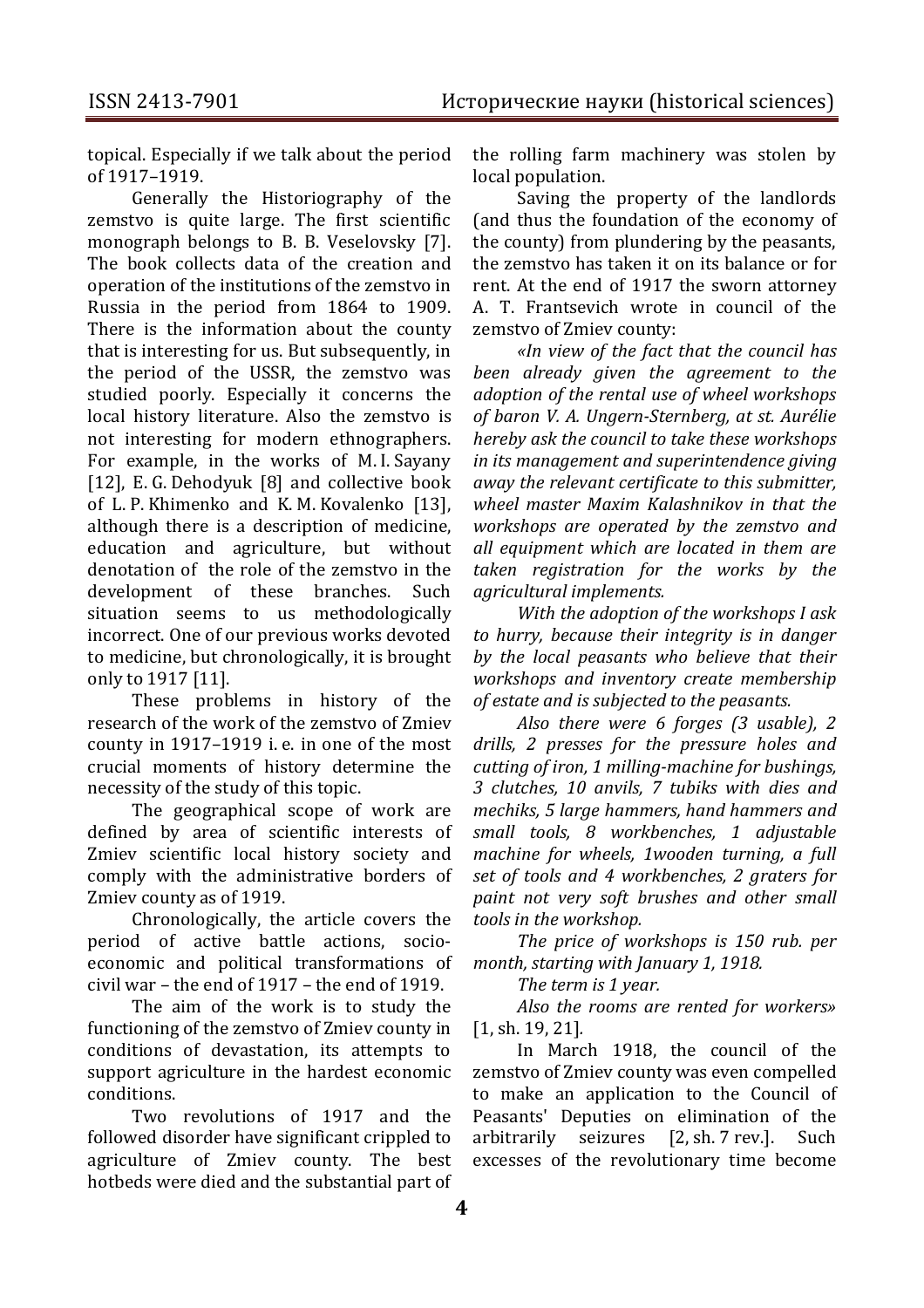commonplace, and any power could not stop the people element.

However, the zemstvo of Zmiev continued its work in such difficult conditions. On the agronomic meeting November 19, 1917 agronomist of the council of the zemstvo of Zmiev county V.A. Yablonovsky reported about the placement of rental of agricultural implements throughout the county: 40 zemstvo and 25 land survey points. Such points were placed in the following localities: Zmiev, Zidki, Borova, Dudkovka, Taranovka, Sokolov, Ohochaya, Gulyaypole, Borki, Sheludkovka, Skripai, Lyman, farm Georgievsky, Andreevka, farm Petrovsky, Kopanca, Volchy Yar, Balakleya, Verbovka, Borschёvka, Chuguev, Kamennaya Yaruga, Vvedenskoe, Zarozhnoe, Korobochka, Malinovka, Grakovo, Mosypanovka, Volohov Yar, Brigadirovka, Dudnikov Yar, Petropolye, Alekseevka, Bereka, Otrada, Shebelinka, Glazunovka, Aseevka, Lozovenka, Pavlovka, Preobrazhenskoe, Plisovoe, Ivashkovka, Lygovka, Motuzovka (Novonikolaevka)<sup>1</sup> (Shopinka) (Chernokamenka) (Tsybin Yar). Herewith the made the decision to transfer the Kochetoksky rental in Malinovka [2, sh. 1- 2].

At the same meeting it was increased fee for rent of agricultural implements:

- for the cleaning of grain by cockle and sorting 2 kop. / pood;
- for the cleaning of grain on sorting 1 kop. / pood;
- for seeder 2 rub. / day;
- for plow 75 kop. / day;
- for harrow 40 kop. / day;
- for lushchilnik (boukari) 1 rub. / day;
- for thresher 8 rub. / day;

 $\overline{a}$ 

- for the disc harrow 1 rub.  $\frac{1}{1}$  day;
- for hand weeders 25 kop. / day;
- for mounted weeders 50 kop. / day;
- for hiller (ukr. pidgortach) 50 kop. / day;
- for horse straw 25 kop. / day;
- for hand straw 50 kop. / day;
- $\bullet$  for truck 20 kop. / day;
- for reaper 2 rub. / day:
- for winnow 1.50 rub. / day [2, sh. 2].

Characteristically, raising the fee, agronomists discussed the issue of cancellation fees as such. No less important issue was to discuss the ways of repairing implements on the points. The meeting decided to write the assignment to district agronomists to examine the degree of damage implements and establish the possibility of repair on the spot. Agronomists should send the data to the council of the zemstvo of county with petitions of transfer of the advances [2, sh. 2]. The following spring, it was decided: to adapt the local smithies for the agricultural machinery, repair and bespeak the details at the factories [2, sh. 7].

In January 1918 in Andreevka it was planned to hold the courses for the population on beekeeping, cattle breeding, grass cultivation, natural history, gardening, horticulture, apiculture, pig-breeding, feeding animals, farm shops and agricultural cooperatives. The pay for lecturers was increased from 1 to 2 rubles. The agronomists of the county improved their skills too. For example, V. A. Yablonovsky went on the agronomic congresses in Kiev and Kharkov [2, sh. 2 rev.].

In November 1917, 6 agronomic plots were distributed in Zmiev county: in Zmiev, Andreevka, Chuguev, Preobrazhenskoe, Otradnoe, Volokhov Yar. Herewith the question was put about the necessity of creation a plot in Taranovka [2, sh. 2 rev.]. But in mid-March 1918 in connection with the difficult economic situation the zemstvo could substitute only two agronomists of the necessary four, on the agronomic plots: Alexeyevka and Andreevka [2, sh. 5].

<sup>1</sup> Some localities are pointed in original in brackets. The meaning of these brackets from this text is unclear.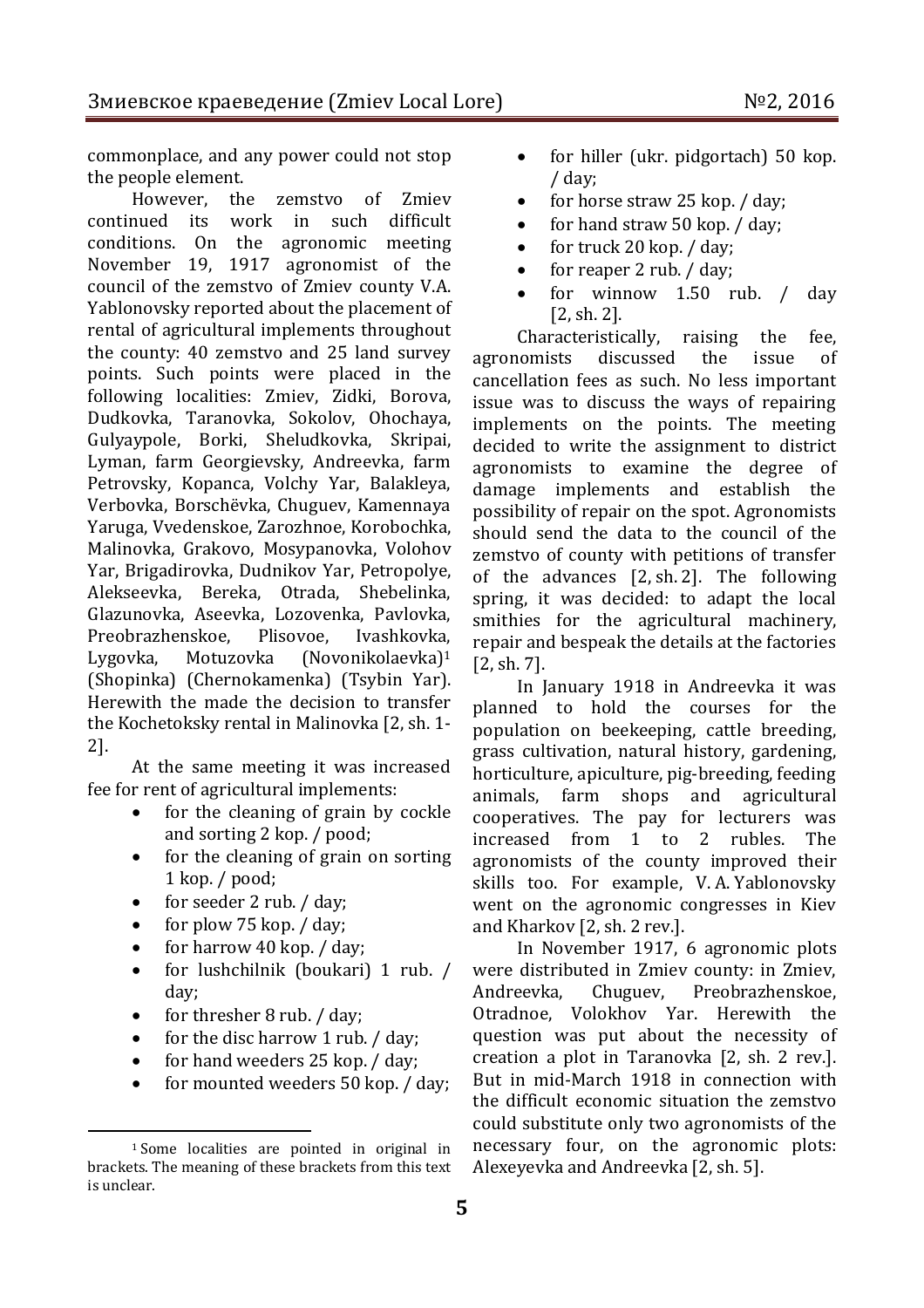In November 1917, the sires were procured by the zemstvo of Zmiev: stallions, bulls and knurov. At the same time the question was discussed about the demobilization from the front the «equine stocks». According to the decree the agronomic meeting should organize the widespread awareness of the people about the possibility of the acquisition of demobilized horses. The size of the deposit was set – 25 rub. for horse [2, sh. 2 rev., 3]. By March next year, the zemsto of Zmiev began to experience difficulties in acquiring fodder for the pedigree animals. To get out of the predicament P. A. Kostjukov<sup>2</sup> offered to apply to the Kharkov food council with a petition about leave for the zemstvo from the estates of Schreieder and others located in the Alexeevka, Nizhne-Orelsky, Preobrazhenskoe, Popelnyanskoe Otradnoe parishes, 2,000 pounds of hay and 500 pounds of oats, and also acquire the chaffcutter for Zmiev point. This offer was adopted unanimously by the agronomic meeting of the council of the zemstvo of Zmiev county [2, sh. 5 rev., 6].

Nevertheless, the spring of 1918 there was no fura. It put in jeopardy the delivery of the released stallions from Kharkov factory stables. To save the existing sires from starvation, it was decided that the stallion «Gafoor» will be sent to Burluk and 2 bulls in Lyman, i. e. in more secured fodder places. Concerning the delivery of stallions it was planned that in case of the agreement of the zemstvo of Popelnyanskoe parish to put a room and give the fodder – to put the breeding point in Chernokamenka [2, sh. 6].

In November 1917 it was decided to terminate the cheap sale of seeds, but arrange more demonstration areas for sowing the seeds of which give out for free

 $\overline{a}$ 

[2, sh. 6]. By mid-March 1918 the situation is significantly deteriorated. Therefore, V. A. Yablonovsky offered to use the seeds, that were requisitioned by Chuguev food council in the estate «Rotermund and Weiss», instituting the appropriate petition [2, sh. 5].

At the same time the zemsto of Zmiev county with a view to the speedy sale of frozen cabbage and beet from the vegetable stores, decided to reduce the price by selling cabbage  $-1$  rub. for pood and beet  $-1$  rub. for pood [2, sh. 6].

In 1918, the government of hetman P. Skoropadsky, intending to warn oncoming hunger, had sent the requests to all county zemstvos in the presence of waters suitable for fish farming. In response the council of the zemstvo of Zmiev county inter alia reported: *«Recently, the Donets River, Uda, Bereka and Orell were abounded with fish, but because of predatory fishing by the thick nets and at an inopportune time, when the fish spawn, its number has cut. Such species as bream, pikeperch, carp completely disappeared from local rivers»* [3, sh. 4 rev.]. Therefore, to solve the food problem at the expense of fishery has not been possible.

The situation was aggravated by inflation, which strongly influenced on the provision of countryside by staff. The salary of veterinary paramedic of Zmiev county in October and November 1917 was 141.66 rub. and 33.34 rub. the increase in the dearness. The salary of veterinarian in May 1918 was 250 rub. and 175 rub. the increase in the dearness [4, sh. 1, 28]. The salary of workers (data in Kharkov) in 1919 was 200-600 rub. per month [9, p. 237]. In connection with inflation in 1919 the council of the zemstvo of Zmiev county petitioned to increase the salaries. So, for example, the salary of veterinarians should be 3000 rub. per year, for veterinary paramedics – 1 200 rub. To salary relied the apartment (to pay for a removable housing): 600 rub. per year for veterinarians, for veterinary paramedics – 360 rub. per year. Besides the meeting of the zemstvo of Zmiev county set 70 % the

<sup>2</sup> In 1917 Pavel Andreevich Kostjukov was registered as a clerk of the technical department of the council of the zemstvo of Zmiev county. The son of the freeman (Харьковский календарь на 1917 год. Год сорок пятый. – Х., 1917. – С. 51).